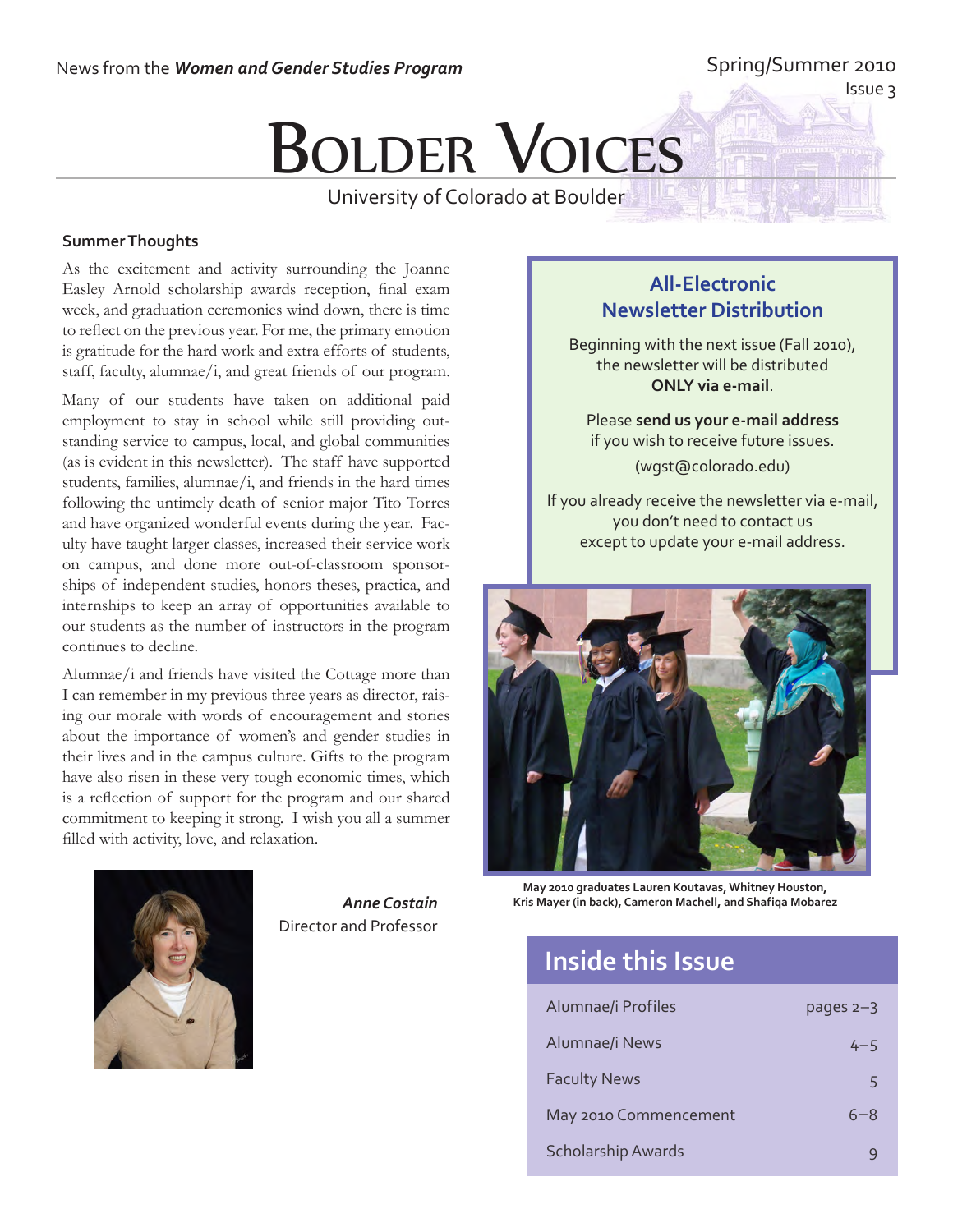# **Alumna Profile** *Kelly Orians*

# *WGST Graduate, May 2008*

*Kelly Orians is advocating for juveniles in the Louisiana criminal justice system, and Scott Wisor (see next page) is investigating poverty on a global scale. Both set out on their respective paths within weeks of completing their degrees and demonstrate the dedication of many of our graduates of the Women and Gender Studies Program to causes of social justice.* 

During her four years at CU-Boulder, Kelly Orians completed bachelor's degrees with honors in women and gender studies and in political science, with a focus on American political systems and specifically the history and impact of the civil rights movement. Having grown up in Colorado, Kelly's interest in the history of the southeastern United States and how that had influenced the country's history as a whole led to her desire to move to that region. A week after graduation, she was on her way to Alabama, where she served for a time as regional field director for a U.S. congressional campaign. Now Kelly is the coordinator for the campaign to end juvenile life without parole (JLWOP) sentencing in Louisiana. This community-driven campaign to allow for meaningful parole review for the more than 300 youths serving life without parole in the state is currently based out of the Juvenile Justice Project of Louisiana (JJPL) with collaboration from the group Citizens for Second Chances (CFSC).

Kelly was focused and active from the time she first arrived on campus, declaring her two majors during her first year. She thought that CU fostered the ideas of organizing and movement building. After a particularly inspiring lecture in one of her classes, Kelly realized that women and gender studies was "the place she wanted to be," and she immediately started volunteering in the program and became very active with her fellow students in the women and gender studies student advisory board (WGSTAB), which she chaired her senior year. This student group worked to develop the program and to create a "culture" around women and gender studies, collaborated with other groups to organize speakers and events, and fought together against instances of oppression on campus.

Hurricane Katrina and its aftermath had a significant impact on Kelly's outlook and shifted her focus of study from the international to the local. She still feels today that "[the U.S. government] has forgotten about places *within* our borders. It is a full-fledged systemic crisis. We need to make sure things are good on the home front because we are not the 'model' we are pretending to be." Kelly volunteered in New Orleans after Katrina and was fervent about doing something and creating change, but she was frustrated with "the system." One day, a friend and fellow WGST student acknowledged Kelly's passion for social activism, then asked, "But what are you changing?" She emphasized to Kelly that "true change was going to



happen *within* the system and not *against* it." As a result of this conversation and some self-reflection, Kelly recalls lightheartedly that she "cut her hair, put away her anarchy buttons, and bought a business suit." She spent the spring of 2006 as an intern at the state capitol, where perhaps she started the journey that she con-

tinues today, working within the system to create change.

Kelly now coordinates a large-scale community-led movement (as part of a national movement) trying to pass legislation that was originally drafted by an incarcerated youth to allow for meaningful parole review for youth in the Louisiana criminal justice system. Although the legislation has yet to be passed into law, a very recent U.S. Supreme Court decision on May 17 may be influential to their continuing efforts. The Court voted 5-4 that juveniles serving life sentences for non-homicide offenses must at least be eligible for parole. Kelly says, "This decision is a significant victory for advocates for youth sentencing reform, but our work in Louisiana is far from over." Her organization estimates that at least 17 individuals will benefit from this ruling, and the focus now is to assist their return to court for review and resentencing under the new guidelines and to continue working with the 300 individuals serving that were not affected.

When asked about the personal and professional impact of her women and gender studies degree, Kelly responds, "I learned to *think critically*. It has allowed me to step into the arena of public policy debate and see a variety of perspectives in play and to readily understand them or predict them. It taught me never to make assumptions or to speak *for* someone but instead to empower others to find their own words and to encourage individuals to speak." After college, Kelly "thought she had all the answers," but she continues to educate herself. She is currently studying to take the LSAT in the fall to eventually enter law school. She now considers lawyers to be soldiers, a "last line of defense" for individuals, and she would like to bring "community" back into the all too often elite practice of law.

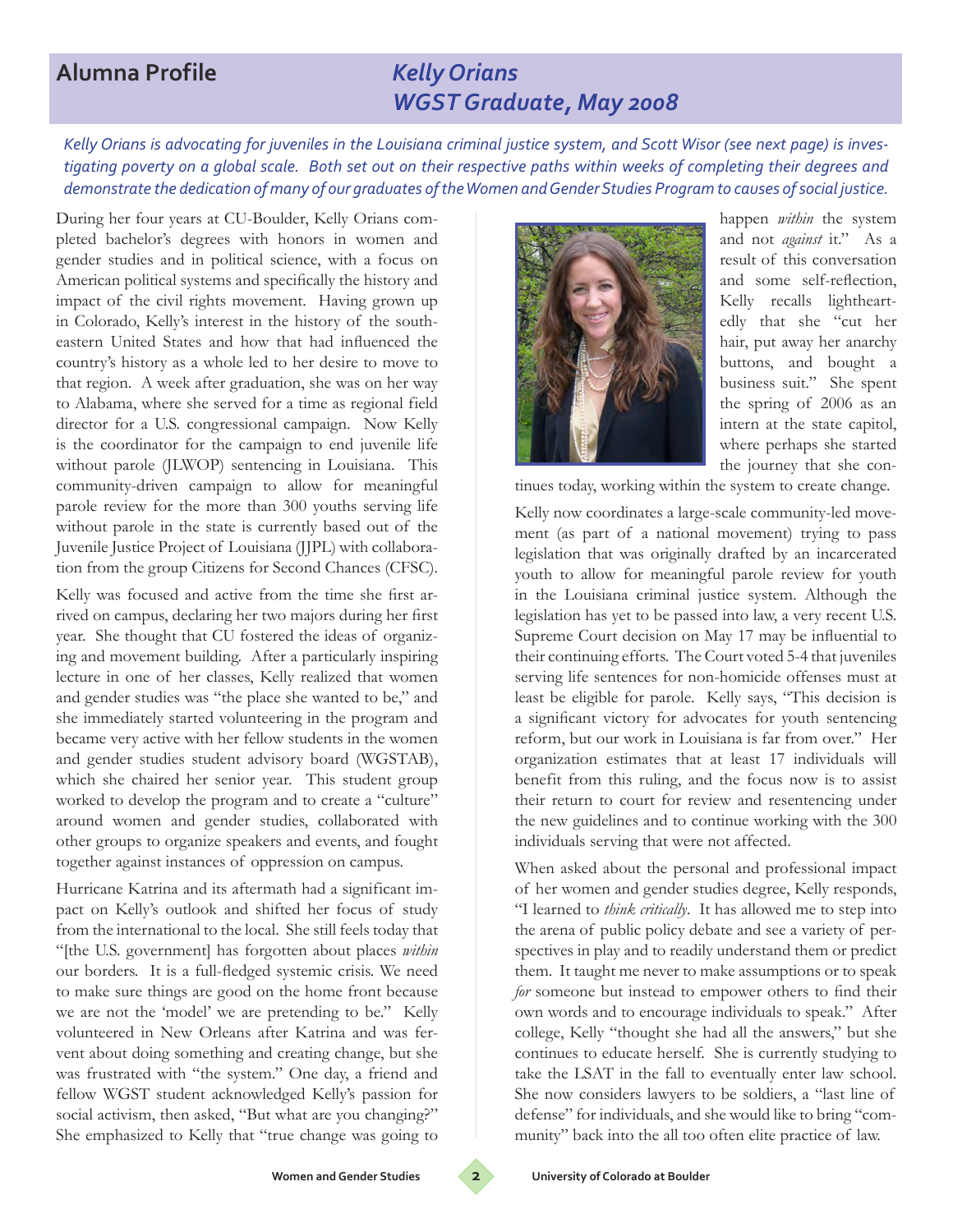**Alumnus Profile** *Dr. Scott Wisor, PhD Philosophy, Dec. 2009 WGST Graduate Certificate, May 2009* 

Two weeks after defending his doctoral thesis in philosophy and having completed the graduate certificate in women and gender studies, Dr. Scott Wisor was on a plane to Canberra, Australia to begin his new position as a research associate with the Centre for Applied Philoso-

phy and Public Ethics (CAPPE). For the past five months, he has been working on designing the fieldwork to hear how poor men and women in six countries conceive of poverty and gender equity. This has been a combination of academic research and dialogue with partner



organizations and researchers in Angola, Malawi, Mozambique, Fiji, the Philippines, and Indonesia. This work is part of the FemPov Project, a collaborative effort among academics (in economics, philosophy, women and gender studies, and anthropology) and non-governmental organizations (NGOs), with the goal of designing and testing a gender-sensitive poverty measure that will lead to improved allocation of development resources.

Originally from Denver, Scott completed his undergraduate studies in philosophy at Washington University in St. Louis before beginning his doctoral studies at CU-Boulder in fall 2004. Prior to graduate philosophy classes that introduced him to feminist philosophy, he says he had almost no exposure to the discipline of women and gender studies. These classes allowed Scott to develop his thinking about feminism while at the same time pursuing his primary interests and goals, which were interdisciplinary. He officially entered the graduate certificate program in women and gender studies in fall 2005. He also went on to complete the certificate from Developing Areas Research and Teaching (DART) at CU, an interdisciplinary program in development studies. In spring 2007, Scott was awarded the Stahl Prize by the Philosophy Department for service to the community for his work on a two-year project with the national organization Genocide Intervention Network, encouraging the university and others to divest from investments in Sudan, as leverage for change in that country. He continued this work in an advisory role, after the project's completion.

Scott's coursework in women and gender studies has given him a comprehensive understanding of gender and gender inequality, and he considers this theoretical background to be extremely helpful in approaching the practical questions he is working with now. His doctoral thesis, "Developing a New Global Poverty Metric: Toward a Pro-Poor Approach," under the direction of Professor of Distinction Alison Jaggar, looked at, among other things, some existing methods of measuring poverty that don't necessarily take into account how gender affects deprivation. In his thesis and in his current work, Dr. Wisor asks, "Which deprivations are gendered, and how do existing measurement methods obscure this?"

Dr. Wisor says that his completion of the graduate certificate in women and gender studies has had an impact on him in many ways. "The opportunity has been indispensable. Professionally, I wouldn't be where I am today. My training as a philosopher wouldn't be as good. Feminist studies, I think, is always political, so it allows for those in academia to be more engaged in the world. Personally, it has shown me that you don't have to choose between being an academic and an activist. You can be both." Once Dr. Wisor and his fellow researchers have developed the method for fieldwork in the six countries of study, local organizations will use these methods in a participatory approach to gather input from individuals regarding poverty and gender. The FemPov research team will eventually compile this data to develop tools to address the issues of poverty, and fieldworkers will go back to talk with the participants about how the tools work.

Scott reflects on the fact that philosophy has traditionally had a particularly masculine bias, even compared with many other academic disciplines. He explains that his work in our women and gender studies program has shown him that "moving forward, feminist studies will continue to make great contributions to philosophy."

# **For more information on these organizations, please visit their websites:**

Juvenile Justice Project of Louisiana (JJPL) www.jjpl.org

> Center for Applied Philosophy and Public Ethics (CAPPE) www.cappe.edu.au

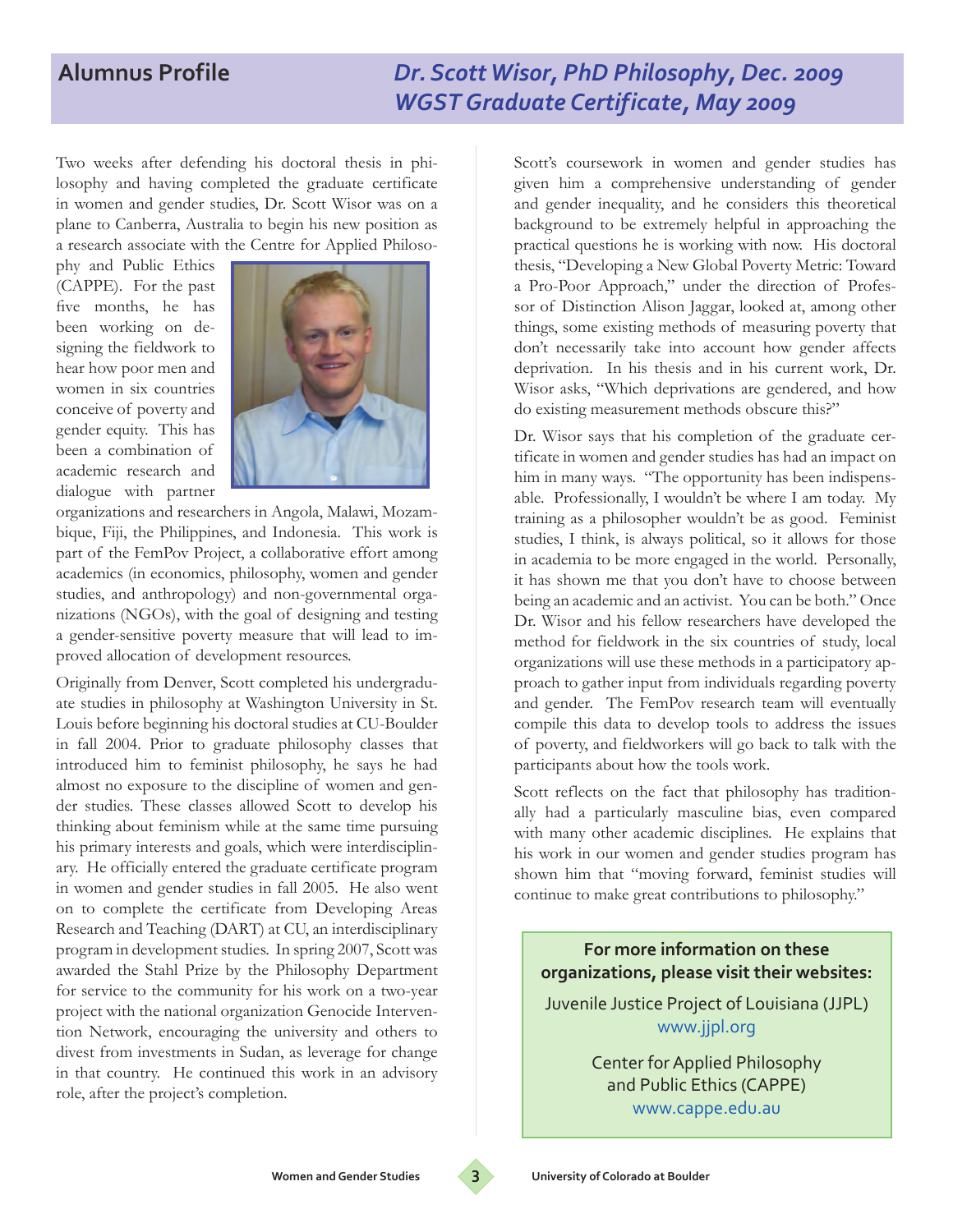# **Alumnae/Alumni News**

# *To share your updates in the next issue, please send them to wgst@colorado.edu.*

**Stefanie Carroll (1999)**, MNM, continues as the assistant director of the Metropolitan State College of Denver Office of Alumni Relations. She just won an "Outstanding Woman's Award" from the Institute of Women's Studies and Services at Metro State College.

**Christa Fjellestad (2006)** is now working as an elementary school teacher in a title 1 school predominantly with language learners, after having completed at CU-Boulder both an elementary teaching certificate (in the fall of 2006) and a master's degree in educational equity and cultural diversity (EECD), with an emphasis in linguistically diverse learners. She bought a house in Boulder in 2007 and will be backpacking in Europe for a month this summer.

**SADIE ROSE PACE (2005)** is currently working at Zuma Natural Foods in Mancos, CO. She also volunteers for Renew, a domestic violence and sexual assault hotline. She is the secretary for the Mancos Public Library Board of Trustees and is on the Mancos Centennial Scholarship Fund Committee.

**Christine Rhoades (2008)** graduated with a BA in women and gender studies as well as sociology in the winter of 2008. She is currently at the University of Chicago and will graduate this June with a master's degree in social sciences. She plans to move back to Colorado after graduation to look for a job in research or in other areas where she can contribute to the community.

**Virginia Sanprie (2009, graduate certificate)** will be joining the communication arts and sciences faculty at Metro State College of Denver as tenure-track assistant professor of speech communication. Virginia received her PhD from CU-Boulder in December 2009 and her graduate certificate in women and gender studies in May 2009.

**Rachel Smith (1998)** recently opened a counseling practice focusing on women and gender issues with offices in Denver and Arvada. She has special interests in reproductive mental health and trauma and is excited about this new venture!

**Eliza Williamson (2009)** just finished backpacking around South America and has received a Fulbright research grant to study in Argentina next year.



**Eliza Williamson visits the Uyuni salt flats in Bolivia**

### **Mara Boyd (2007)**

You may have read our alumna profile of Mara Boyd in the fall 2009 issue of *Bolder Voices*. During her time as a student

at CU-Boulder, Mara was suspended from ROTC and discharged from the Air Force after revealing that she is gay. Since completing her degree in women and gender studies, she has been an active speaker, sharing her experiences and speaking out against the U.S. military's Don't Ask, Don't Tell (DADT) policy.



On April 20, 2010, Mara was one of six

gay, lesbian, and transgender discharged service members who participated in a protest at the White House, handcuffing themselves to the fence to protest the fact that the DADT policy has still not been overturned. Among the other participants was Lt. Dan Choi, an Iraq War veteran and prominent spokesperson for the cause. We asked Mara about her experience.

#### What led to your decision to take part in this action?

I had the opportunity to meet Lt. Choi and hear him speak about "Don't Ask, Don't Tell" in April. It was there that we began a week long exchange that ended with me flying to D.C. to join five other GLBT service members in an act of civil disobedience and protest. I have been passionate about the repeal of the current ban on gay soldiers and continue to speak about my experiences at CU under the discriminatory realities of DADT. I couldn't pass up the opportunity to continue challenging the policy, to continue my service to our country by demanding the end to a policy that legalizes discrimination.

#### What was this experience like for you, from a personal standpoint and as an activist?

I was honored to be protesting with such an exceptional group of activists and soldiers. It was incredibly powerful *(continued on next page)*



*Special Update*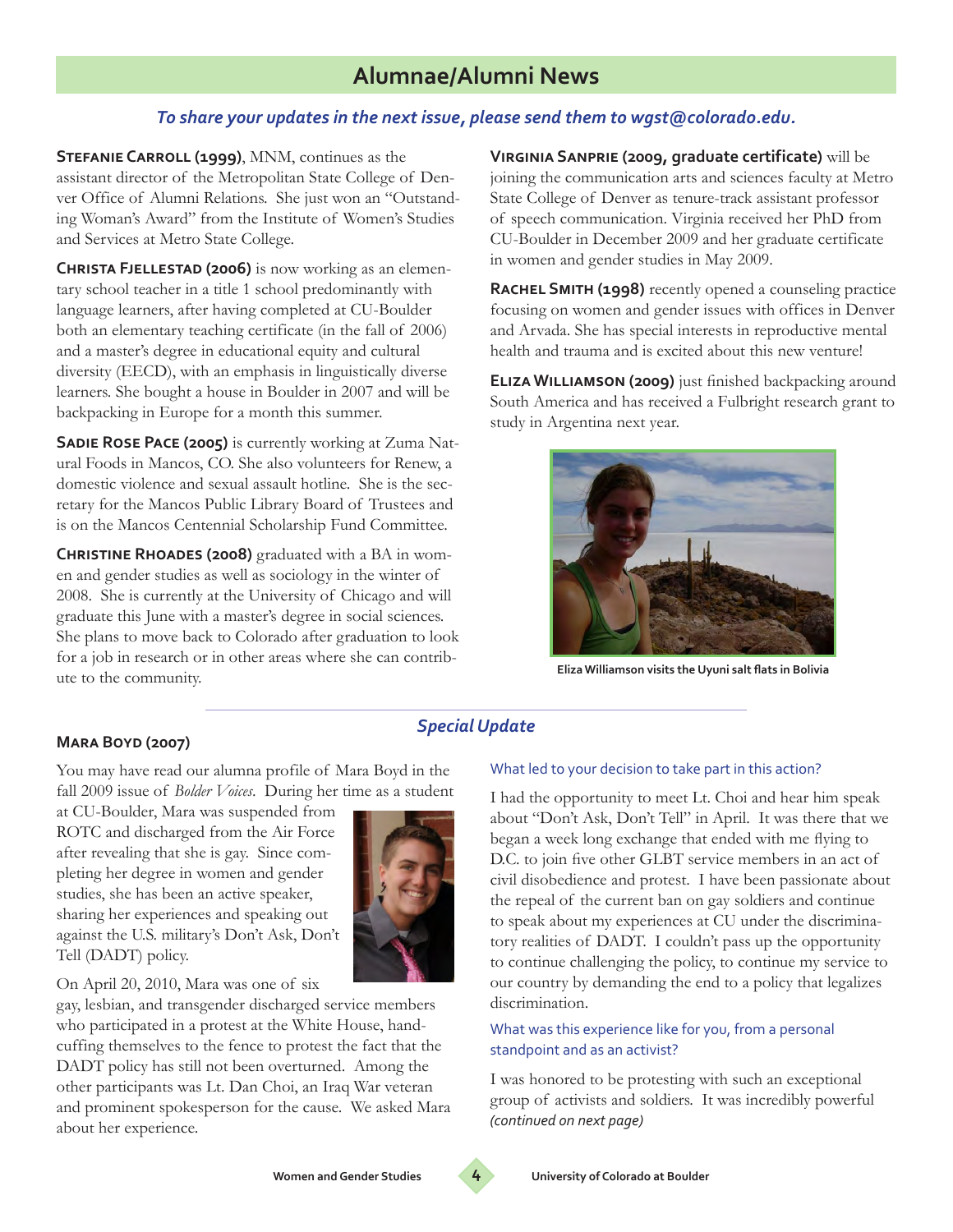| I want to help create futures by supporting the educational experience of students enrolled in the<br>Women and Gender Studies Program. Enclosed is my gift of: _______________                    |                                                                                                                                        |                   |              |                                                                          |  |  |
|----------------------------------------------------------------------------------------------------------------------------------------------------------------------------------------------------|----------------------------------------------------------------------------------------------------------------------------------------|-------------------|--------------|--------------------------------------------------------------------------|--|--|
| Please credit my gift to: [] 0121072 Women and Gender Studies Program Fund                                                                                                                         |                                                                                                                                        |                   |              |                                                                          |  |  |
| [] A check for the full amount of my gift is enclosed (made payable to the University of Colorado Foundation).                                                                                     |                                                                                                                                        |                   |              |                                                                          |  |  |
| [] Please charge the full amount of my gift to my credit card: [] Visa [] MasterCard [] American Express [] Diners Club [] Discover                                                                |                                                                                                                                        |                   |              |                                                                          |  |  |
|                                                                                                                                                                                                    |                                                                                                                                        |                   |              |                                                                          |  |  |
|                                                                                                                                                                                                    |                                                                                                                                        |                   |              |                                                                          |  |  |
|                                                                                                                                                                                                    | MATCH YOUR GIFT My company has a matching gift program. The form is [] enclosed [] on the way [] submitted online.                     |                   |              |                                                                          |  |  |
|                                                                                                                                                                                                    |                                                                                                                                        |                   |              |                                                                          |  |  |
| <b>DONOR INFORMATION</b>                                                                                                                                                                           |                                                                                                                                        |                   |              |                                                                          |  |  |
| PLEASE HELP US ENSURE THAT OUR RECORDS ARE CORRECT BY COMPLETING THE INFORMATION BELOW. (please print)                                                                                             |                                                                                                                                        |                   |              |                                                                          |  |  |
|                                                                                                                                                                                                    |                                                                                                                                        |                   |              |                                                                          |  |  |
| Donor Name                                                                                                                                                                                         |                                                                                                                                        |                   |              | Recognition Name (if different than donor name; if anonymous, note here) |  |  |
|                                                                                                                                                                                                    |                                                                                                                                        |                   |              |                                                                          |  |  |
| <b>Mailing Address</b>                                                                                                                                                                             | City                                                                                                                                   |                   | <b>State</b> | Zip                                                                      |  |  |
|                                                                                                                                                                                                    |                                                                                                                                        |                   |              |                                                                          |  |  |
| Preferred e-mail address                                                                                                                                                                           | Preferred Phone (circle one: office, home, cell)                                                                                       |                   |              |                                                                          |  |  |
| I prefer to receive my gift receipt [] by mail [] by e-mail<br>Thank you for your gift. Donors like you are making a difference.                                                                   |                                                                                                                                        |                   |              |                                                                          |  |  |
|                                                                                                                                                                                                    |                                                                                                                                        |                   |              |                                                                          |  |  |
|                                                                                                                                                                                                    | Mail this form and your check (if that is your preference) to: University of Colorado Foundation, Attn: Gift Processing<br>4740 Walnut |                   |              |                                                                          |  |  |
|                                                                                                                                                                                                    |                                                                                                                                        | Boulder, CO 80301 |              |                                                                          |  |  |
| To make your gift online visit www.cufund.org<br>Questions? Please call Kimberly Bowman, CU Foundation, 303-541-1446 or contact her via e-mail at: kimberly.bowman@cufund.org                      |                                                                                                                                        |                   |              |                                                                          |  |  |
| The University of Colorado Foundation is a 501 (c) (3) tax-exempt organization that raises private support for the benefit of the University of Colorado. Tax ID: 84-6049811<br>B <sub>21</sub> 87 |                                                                                                                                        |                   |              |                                                                          |  |  |

# **Alumnae/Alumni News**

#### *(Mara Boyd, continued from previous page)*

and emotional to be arrested and detained with other soldiers, particularly while in uniform. It has made an exponential impact on my view of this movement, and honestly I am still processing much of it.

#### Is there anything in particular that you'd like to share with your fellow WGST alums?

To my fellow alums . . . there is nothing I can say that I hope you don't already know, but as the years pass since we spent time in Hazel Gates Cottage or WGST office hours, don't forget to continue to ask questions. Keep checking in with your gut, are we doing all that we can? Are we accepting and tolerating discrimination and intimidation in our own lives? How do we make this place better for future generations?

A special thanks to WGST students, faculty and staff, and of course alums for all the support in the last couple of months.

# **Faculty News**

**Lorraine Bayard de Volo** has received a CARTSS grant for the project "The Nonmaterial Long-Term Benefits of Collective Action: Empowerment and Social Capital in a Guatemalan Women's NGO." She will be guiding the ethnographic work in Central America of political science graduate student Lindsey Richardson.

**Deepti Misri's** manuscript "'Are You a Man?' Performing Naked Protest in India" has been accepted by the journal *Signs* and recommended as a finalist for the Catharine Stimpson Prize for outstanding feminist scholarship.

Two instructors for our program have accepted permanent positions at other institutions beginning in the fall. We congratulate **Emmanuel David**, who has accepted a position as assistant professor of sociology at Villanova University, and **Alison Hatch**, who will be taking a position as assistant professor of sociology and women's studies at Armstrong Atlantic State University in Savannah, GA.

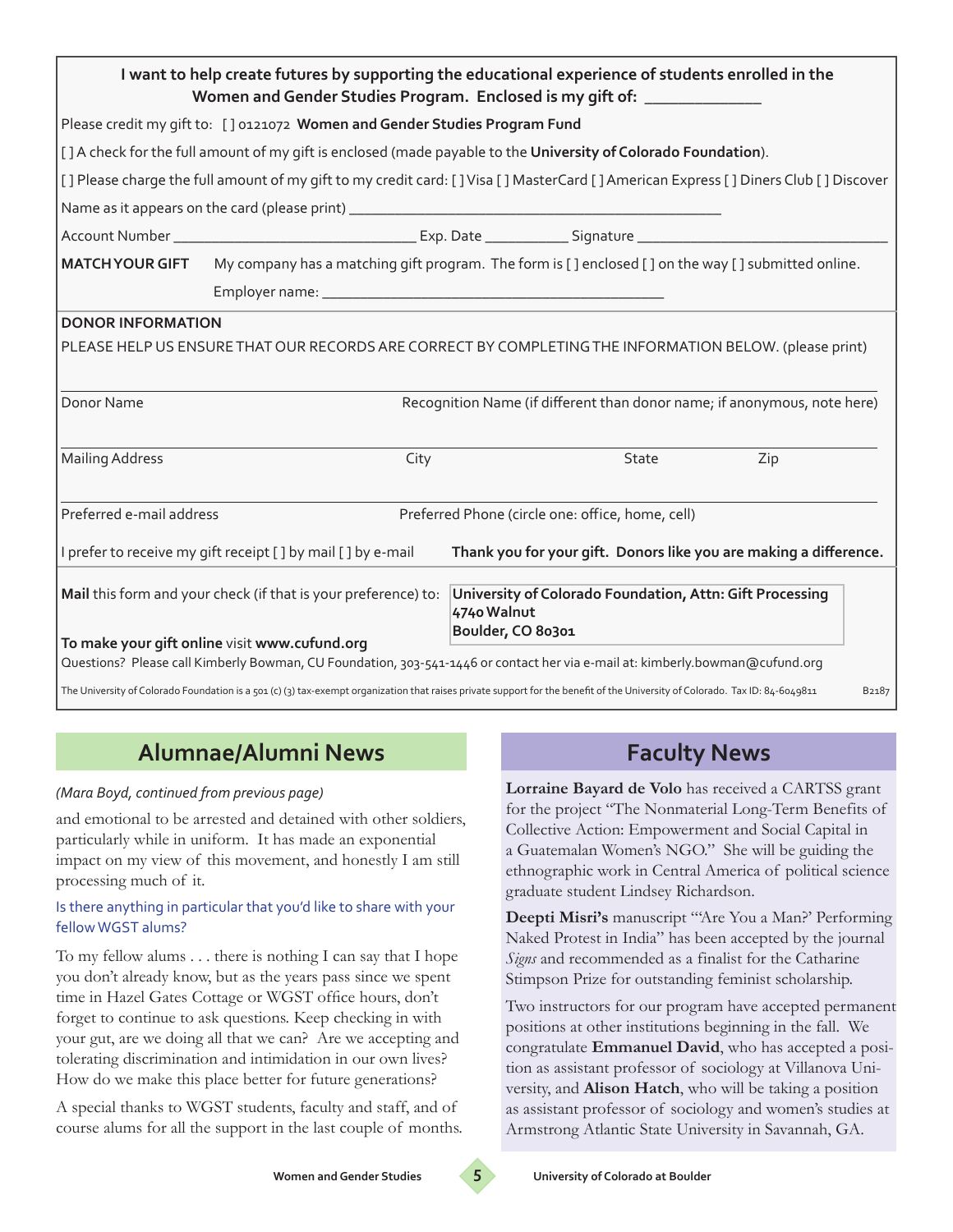# **May 2010 Commencement**

*At the Women and Gender Studies Program commencement ceremony, held on May 6, 2010 in Old Main Chapel, we awarded 16 undergraduate degrees, 13 minors, and 11 graduate certificates. A posthumous degree was presented to the family of Transito "Tito" Torres. The graduates share with us their future plans, as they answer the question . . .*

**What can you do with a women and gender studies degree?**

 **CHANGE THE WORLD**

### **Bachelor of Arts Recipients**

**Maggie Abeyta** also graduated with a degree in English. Her plans after college are to be employed.

**JILLIAN ADAMS** is hiking the Appalachian Trail where she plans on writing a personal narrative on topics ranging from feminism to militarism. She plans to get a master's in social work, and her dream is to operate a rural safe house for victims of domestic violence that would incorporate small-scale farming as a means of healing and empowerment.

**JULIE COMBEST** is also a graduate of the INVST Community Leadership Program. This summer she will be embarking on a 10-day silent meditation retreat before beginning her work toward an MFA in writing and poetics at Naropa University.

**Melissa Davis** plans to go to CU-Denver to get a teaching certificate. She plans to teach elementary education and hopes to incorporate all she has learned in women and gender studies into her future curriculums.

**Hannah Greenstreet** completed a double degree in women and gender studies and Spanish. She will be moving to San Francisco to work at NARAL Pro-Choice California, focusing on development and grassroots organizing.

**WHITNEY HOUSTON** also graduated with a minor in ethnic studies. Next year, she will be attending the University of Texas at El Paso to get her master's in special education.

LACEE JÁUREGUI graduated with degrees in psychology, English literature, and women and gender studies, with a minor in political science and a certification in LGBTQ studies. She has chaired the CU Gay-Straight Alliance and the GLBT Resource Center student advisory board.



L. Jáuregui



**Front row:** J. Adams, S. Mobarez, C. Verhaalen. **Row 2:** M. Davis, K. Mayer, H. Greenstreet, C. Machell. **Row 3:** J. Combest, W. Houston, N. Ziemba, M. Abeyta. **Back row:** A. Willet, E. Williams, L. Koutavas, J. Vonburg (L. Jáuregui pictured below)

**Lauren Koutavas** also graduated with an environmental biology minor. She seeks to share and spread the social awareness and personal empowerment she has gained in whatever communities she becomes a part of in the future.

**Cameron Machell** also received a BA in ethnic studies. She plans to continue being an active member in the community by working with local youth and promoting non-violent communities.

**Kris Mayer** also minored in religious studies and plans on working in a feminist or LGBT nonprofit.

*(continued on next page)*

*Photos by Caitlin Savage*

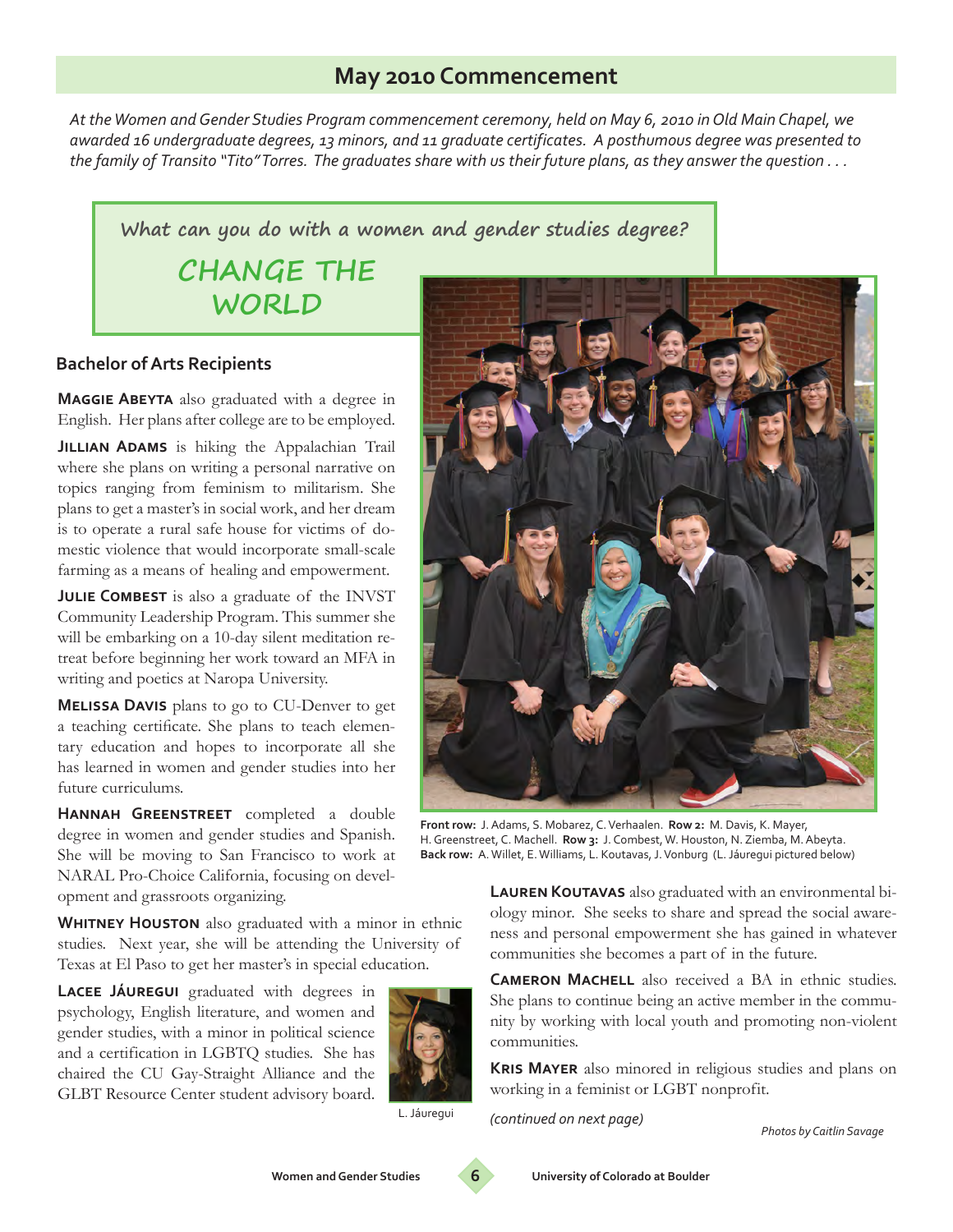# **May 2010 Commencement**

### **Bachelor of Arts Recipients (continued)**

**SHAFIQA MOBAREZ** graduated with double majors in international affairs and women and gender studies. She plans on working with underrepresented populations, especially women and children.

**Courtney Verhaalen** finally finished her long five-year road with a double major in women and gender studies and sociology. She is enjoying her last few months of freedom before she steps into the demanding nonprofit world.

**JONNI VONBURG** also graduated with a certificate in peace and conflict studies and has been a proud member of the Women and Gender Studies Student Organization (WAGON). She plans to attend a two-year intensive social work program in Denver as well as one year of graduate school to receive her master's in social work.

**Alyssa Willet** also graduated with a certificate in the study and practice of leadership from the INVST Community Leadership Program. She will be pursuing a master's degree in the College Student Personnel Administration Program at James Madison University. She aspires to work in student affairs and hopes one day to be the president or chancellor of a university where she can work to change the culture of women's leadership and inspire the next generation of women to lead in politics and in higher education.

**Emily Williams** graduated with a double major in women and gender studies and political science. She plans on working to increase awareness of women's social justice issues within politics. Her favorite aspects of the Women and Gender Studies Program have been the very supportive, helpful, and knowledgeable community and the fact that every class can be related to everyday life.

**Natalie Ziemba** also graduated with a certificate in the study and practice of leadership from the INVST Community Leadership Program. She still does not know how best to answer the question of "What's next?" but hopes to change the world, maybe via the Peace Corps. Stay tuned for details!





The commencement address was given by **Terry Greenblatt**, executive director of the Urgent Action Fund for Women's Human Rights. (www.urgentactionfund.org)

**Alyssa Willet** and **Natalie Ziemba** were the student commencement speakers.

*Photos by Caitlin Savage*

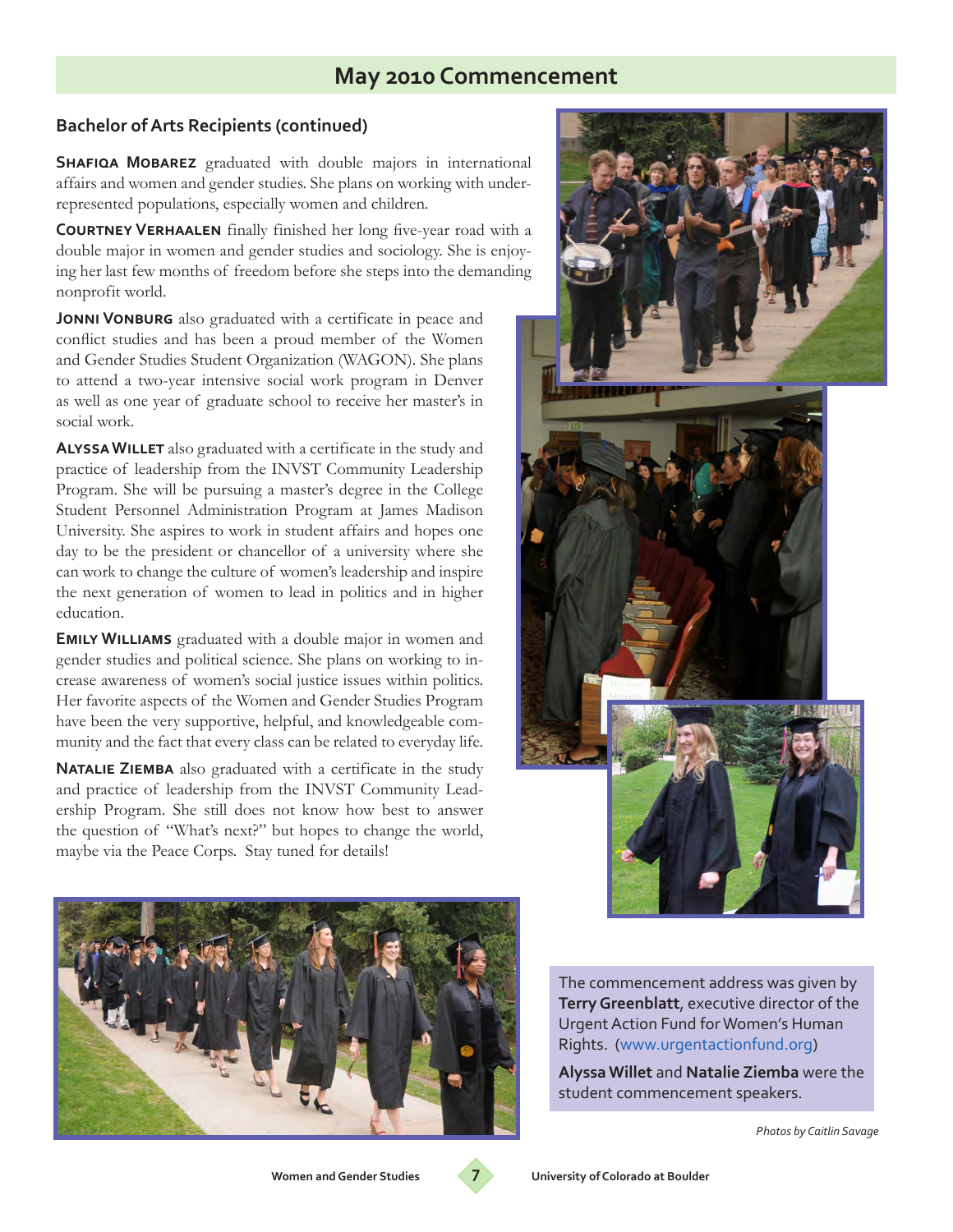# **May 2010 Commencement**

**Minors attending WGST Commencement**



**Front row:** M. Cromie, J. Bailey, M. Smith, E. Kavanagh **Back row:** L. Scheer, E. Tappy, K. Zink

#### **Recipients of the Minor**

The following students completed the minor in women and gender studies in addition to the degree in their listed home department(s).

**JORDAN BAILEY** (Political Science) **Kyla Benson** (Film Studies and Sociology) **Olivia Brownson** (Film Studies) **Meghan Cromie** (Integrative Physiology) **Samantha Feld** (English) **James Group** (Sociology) **Erik Kavanagh** (English Literature) **DANIELLE MACDONALD** (Film Studies) **Kayley McMahon** (Advertising) **Lee Scheer** (Psychology) **MICHELLE SMITH** (Biochemistry and Integrative Physiology) **Erryn Tappy** (Molecular, Cellular, and Developmental Biology) **Kathryn Zink** (Communication)

**Graduate Certificate Recipients** The following students completed the graduate certificate in women and gender studies as a complement to their disciplinary degree. Their home departments and current or completed thesis topics are listed.

**Jason Bisping** (PhD candidate, Theatre) "Using Theatre for Development to Mediate the Introduction and Design of New Energy Technologies."

**Amanda Giguere** (PhD, Theatre, May 2010) "The Plays of Yasmina Reza: Dismantling the Mainstream Stage."

**Diane Keeling** (PhD candidate, Communication) "Yelping a Sense of Place: New Media and Rhetorics of Emplacement."

**PETRA LANDFESTER** (PhD candidate, Comparative Literature) "How works of art lay claims to recognition: Germans with a migration background and their call for recognition via literature, film and architecture."

**Leith Lombas** (PhD candidate, Sociology) "Being in the Peace Corps: An Investigation into the Lived Experiences of Peace Corps Volunteers."

**Katherine Martinez** (PhD candidate, Sociology) "Using a Mixed Methods Approach to Test the Limits of Self- Objectification Theory Among BDSM Participants."

**Courtney McDonald** (PhD, Sociology, May 2010) "A Qualitative Study of the Experiences of Woman-to-Woman Intimate Partner Abuse."

**JENNIFER POPPLE** (PhD candidate, Theatre) topic not available.

**Graduate Certificate students attending WGST Commencement**



A. Giguere, D. Keeling, J. Bisping, P. Landfester, A. Morales Shaw, L. Wagner

**April Morales Shaw** (PhD candidate, Philosophy) "Absent Identities: The Invisibility of Gender and Racial Injustice In Pogge's Analysis of Severe Poverty and Human Rights."

**Christy-Dale Sims** (PhD candidate, Communication) a reexamination of the concept of "intersectionality" in gender studies.

**Meghan Christine Vicks** (PhD candidate, Comparative Literature) "Narratives of Zero: Writing Absence in Modern and Postmodern Literature."

**Lisa Wagner** (Master of Liberal Studies, University of Denver, 2008) "Telling," a collection of monologues based on the experiences and issues faced by homeless women at a local overnight shelter.

*Photos by Caitlin Savage*

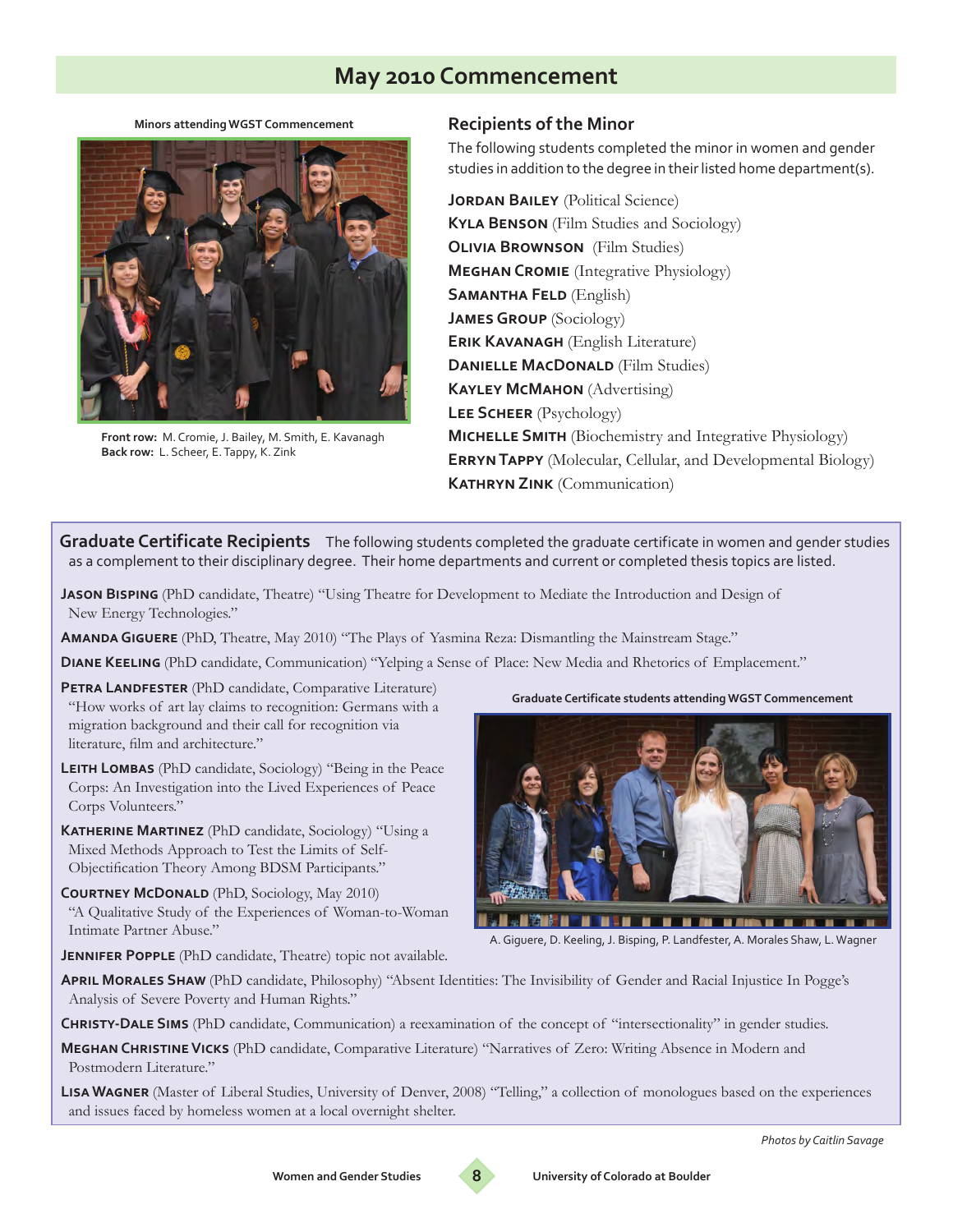# **The Joanne Easley Arnold Scholarship Awards Celebration**

*This year, the Joanne Easley Arnold Scholarship Awards Celebration took place on April 11, 2010 at the Koenig Alumni Center under beautifully sunny skies. The three named scholarships in women and gender studies were awarded to the four individuals below. Congratulations to these accomplished students! We look forward to their future achievements. To read more about each of these awards that honor important women while providing opportunities to our undergraduate students, visit our webpage: www.colorado.edu/WomensStudies/Scholarships.html.*

**Chelsea** will be a junior in fall 2010, triple majoring in anthropology, women and gender studies, and psychology. She works at the Women's Resource Center (WRC) as the new volunteer coordinator, is a peer educator at the GLBT Resource Center, and co-facilitates a new feminist group with Sarah McCullar, as well as Queer Women in Community (a peer group through the WRC). She is also involved



**Chelsea Mullen Sarah McCullar**

with the Queer Initiative, a queer activist group on campus, and volunteers for MESA (Moving to End Sexual Assault). Chelsea's work in school is focused around feminist anthropology in different contexts. She is passionate about ending oppression and injustice within a context of cultural understanding and cooperation. For fun, she enjoys reading and swimming and also teaches swim lessons.



**Brittany** will be a senior in the fall, majoring in women and gender studies and working towards a certificate in peace and conflict studies. She is involved in the Women and Gender Studies Student Organization (WAGON) and this summer plans to work with other student members to launch another feminist group on campus. She is passionate about human rights, especially those of women, and would love to go to law school in the future.

#### **2010 Jean Dubofsky Scholarship**



**Sarah** will be a junior this coming year, with a double major in women and gender studies and political science. She is involved in the Women and Gender Studies Student Organization (WAGON), a new feminist student/community group that she is organizing called "CU Feminists for Social Justice," the Queer Initiative, as well as an internship with 9to5, the National Association of Working Women. She is focusing her studies on gender violence and

prevention and is extremely passionate about advocacy for the LGBT community and advocacy for victims and survivors of intimate partner violence and sexual assault. She is "honored to be a part of such a great department and cannot wait to see what the coming years will bring." Sarah was also recently awarded the GLBT Alumni Chapter Scholarship.

#### **2010 Lucile Berkeley Buchanan Scholarship 2010 Susannah Chase Memorial Scholarship**

In fall 2010, **Erin** will be a senior women and gender studies and philosophy dual major. She is a member of CU's Ethics Bowl team (a philosophy debate team), and she volunteers at the Women's Resource Center. She is very passionate about feminist philosophy, and she hopes to bring that passion to a career in law, after she graduates from CU and law school. Over the summer she is going home to Massachusetts **BRITTANY BURTON** of women, and would love to to spend time with her grandma, **ERIN KANE** Helen Makar, who at the age of 91 is still as lively as ever.